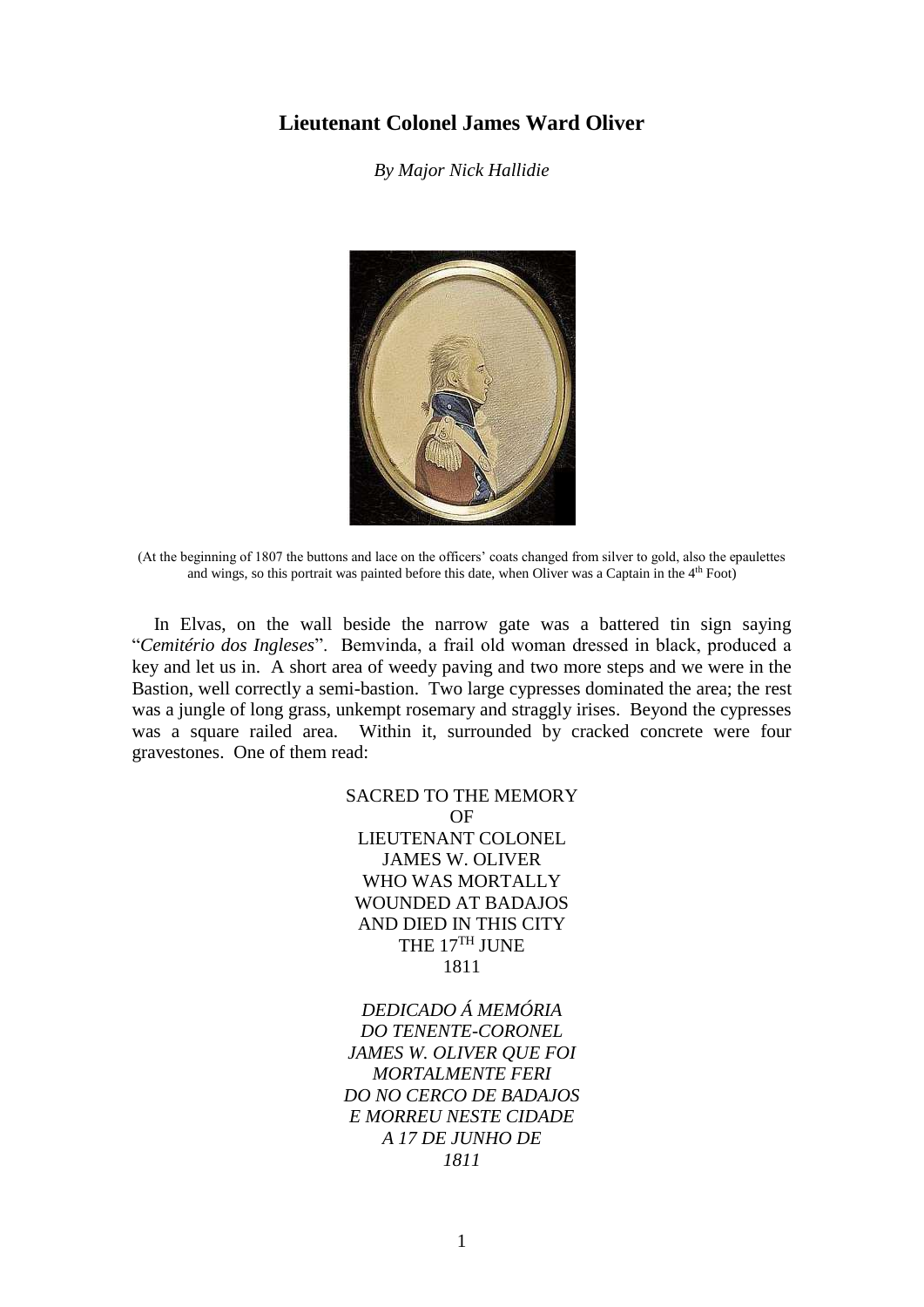James was born in the Parrish of St Mary's, Paddington in 1777,<sup>1</sup> the second son of Thomas and Mary Oliver. On 1st October 1794, aged 16, he was gazetted Cornet in the 4th Foot, also known as the King's Own and joined the Regiment in Canada, being promoted to Lieutenant on the passage on 1st September 1795. At that time five companies were garrisoning the island of St Pierre, recently captured from the French, three were at Halifax and two in Newfoundland. Shortly afterwards, the companies on St Pierre moved back to Canada. In 1796 the Regiment was concentrated at Montreal, afterwards moving to Quebec.

Here a major reorganisation took place. The effective men were drafted to the 26th Regiment. Twenty-five officers, twenty-one sergeants, twelve drummers and eight rank and file formed a cadre on which to build a new regiment. On 25th September 1797 the cadre, which included Lieutenant Oliver sailed for England accompanied by twelve women and twenty-six children.

When nearing Land's End, one of the transports, The Three Sisters was sighted and chased by a French Privateer. Among those on board were Lieutenant Colonel John Hodgson, Surgeon Maguire with his wife and baby son, Francis and Lieutenant Oliver. James was convinced the ship had been betrayed by the Captain. <sup>2</sup> They were taken to Brest where they were herded together in a common prison. Oliver and several others were moved to Orleans where they were held for eleven months in a common jail.<sup>2</sup>

He and three others eventually managed to effect their escape by bribing guards who let them down the walls by ropes. They were just crossing the bridge when the toxin sounded and they thought themselves discovered. They pushed on across France to St Omer, but found the coast in that area around Calais so strictly guarded that there was no chance of getting a boat. They were now obliged to retrace their steps across Normandy to Le Havre. Among the Chouans, a royalist organisation, they met with great kindness, being passed from Chateau to Chateau and were treated most hospitably. Their hosts served them almost raw beef, which they supposed the English preferred.

To make their escape from Le Havre they were obliged to crawl within 30 paces of a sentinel to a fishing boat. There they were hidden under sails until the evening. James was wearing striped blue and white trousers and jacket, a neckband and a large cocked hat with a national cockade. They were 48 hours at sea with only a bottle of brandy and one loaf for sustenance, before being taken on board an English ship and landed at Portsmouth in 1798, having spent a year in France.

He rejoined his regiment in November at Botley. Following the defeat of Napoleon's Army in Egypt, it was decided to try to recapture Holland. On 11th July 1799 the King's Own were ordered to move from Worcester, where they had been stationed for three months, to Horsham. When the Regiment left Worcester it was only one hundred and seventy-three strong, with seventeen officers away on recruiting duties. In preparation for the planned invasion of Holland, on 13th July, fourteen regiments, including the King's Own, were named to receive volunteers from militia regiments. The response was overwhelming. By the beginning of August the King's Own was, on paper, over three thousand strong, and Horsham was overcrowded.

This operation was mounted in excessive haste. On 13th August the first four brigades left Barham Downs for Holland, under the command of Sir Ralph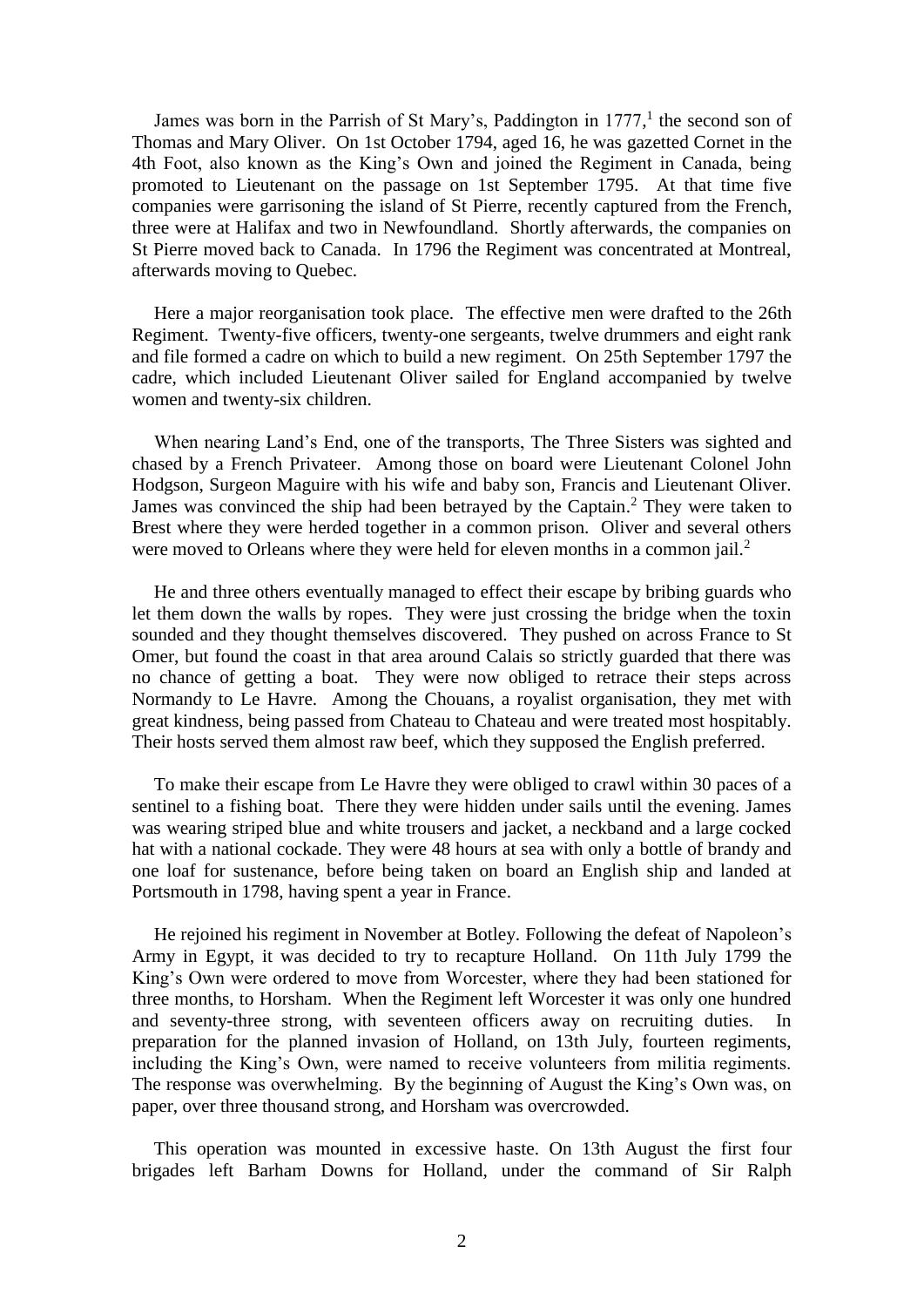Abercromby. The regiments that were to reinforce the expedition took their place in Canterbury, and the King's Own moved there from Horsham. Yet more and more men poured into the camp. They rolled up, riotously drunk, in every description of vehicle. It was with difficulty that they could be sorted out into their regiments; there was no time to alter their uniforms or to ascertain the standard of efficiency attained in their various militia units. Knowing nothing of each other, nothing of their officers, having been taught different forms of drill according to the tastes and theories of their respective militia colonels, the three thousand odd men of the King's Own were formed into three battalions. Perhaps because the increase in the number of battalions created more vacancies, Oliver was promoted Captain on 3rd September.

On the same day H.R.H. The Prince of Wales presented a new stand of colours to the 1st Battalion. This is the first recorded time of a presentation ceremony in a regular battalion of the King's Own. When the Regiment embarked for Holland the officers and sergeants had only had two scant weeks to reduce the motley throng into something approaching an orderly army. The volunteers from the Militias were of an infinitely better type than the ordinary recruit. In two months they would have been good, and in six months excellent, troops. So great was the hurry to embark at Deal that many necessary articles were left behind. Some of the recruits were half clothed, and two whole brigades did not possess a great-coat between them. The three battalions of the King's Own were brigaded with the 31st under the command of Lord Chatham. They landed on 13th September and conditions continued as bad if not worse. There was no fuel for fires; so captured Dutch ships were broken up for firewood. Seventeen hundred of Abercromby's force were already in hospital and to make matters worse, they had taken no sutlers and there was not a drop of spirits to be had.

Captain Oliver had now been serving for five years. It had been a varied and adventurous time, but now at the age of 21 he was commanding a company of half trained men, who, he could expect to take into battle very shortly. The administrative chaos and planning inadequacies, obvious to the most junior officer, must have been depressing. He probably did not realise that the greatest enemy was what became known later as 'Walcheren Fever'. The Helder and Walcheren lie below sea level. The canals and ditches bore human and vegetable waste. The Walcheren fever was not only Malaria, but was compounded by Splenomegaly and perhaps other infectious diseases breeding in the foul smelling sludge at the bottom of these watercourses. Disease caused far more casualties than enemy action. Even those who survived were, in many cases, afflicted by recurrences of the fever.

The campaign is too dreary and depressing to recount. Two major actions were fought – Egmont-op-Zee and Alkmaar. James and his company were present at both. At the latter, the1st battalion had been surrounded and taken prisoner. The 2nd and 3rd battalions suffered heavily, having, according to regimental records,'principally sustained the shock of the enemy's horse'. This ended the intervention in Holland. The Duke of York accepted the terms of a convention proposed by the French on October 18th. The English would pay for all damages, prisoners would be exchanged, but the English could keep what was left of the Dutch fleet. When the army re-embarked, it had only three days rations left. James had contracted the dreaded fever and was extremely ill when the army withdrew. He spent the next three months in bed at home in London.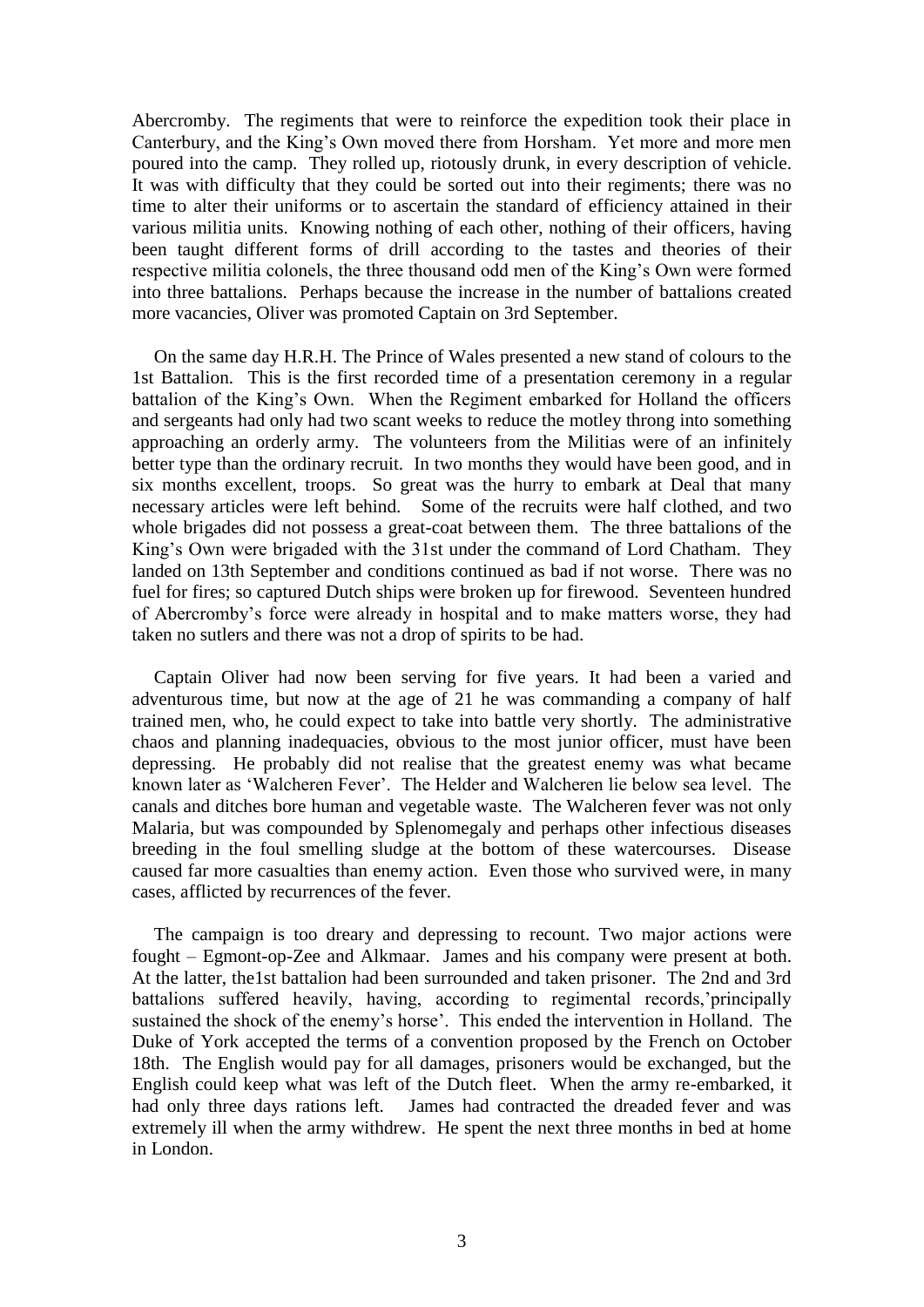Thus ended the disastrous expedition to the Helder. Its lack of success was due to incompetent command, lack of information and the unfitness of troops plunged straight into the fighting, raw, unformed and hastily assembled. The men themselves were the finest England had put into the field since Cromwell's army was disbanded; the discipline was good and there was remarkably little crime.

There followed a peaceful period in England. Fear of invasion continued and stimulated intensive training and manoeuvres. The Treaty of Amiens in March1802 signalled the end of nine years of war and the news of the peace was received throughout the country with great rejoicing.

Only a year later increased friction between England and France put the country on a war footing. The regular units were concentrated on the south coast. The King's Own was brigaded with the 52nd, 59th and 70th Regiments under Sir John Moore at Shorncliffe. This Brigade held the coast from Deal to Dungeness, immediately opposite Napoleon's great flotilla and therefore formed the advance guard of the whole system of defence of the country. On a clear day the troops had no difficulty in seeing the immense mass of the white tents of the French Army gathering upon the opposite coast. Throughout the summer of 1803 tension remained high, but no invasion materialised.

During the winter, when there was no danger of French invasion, troops moved into quarters, the King's Own being in new barracks in Hythe. They were fortunate in being under the command of Sir John Moore, who was the great military innovator of his time and developer of the light infantry. The intensive training of the infantry, both in drill and musketry was to be the foundation of the British army's successes in the years to come. Sir John laid much stress on the training, behaviour and duties of the officers. Although commissions were still bought and sold, Sir John ensured that the officers in his brigade knew and carried out their duties.

Throughout the summers of 1804 and 1805, Napoleon's forces across the Channel were still seeking an oportunity to elude the vigilance of the British Navy and swoop down on the English coast. The defeat of the French fleet at Trafalgar on 21st October 1805 finally established Britain's maritime supremacy and Napoleon was compelled to abandon his intention to invade Britain.

Napoleon's chief interest now lay in the operations in central Europe. Hitherto Hannover had been occupied by French troops, but it was now evacuated in order that Napoleon could use his entire force against Austria. King George III, also Elector of Hanover, decided to send a small expedition to co-operate with the Austrians with Hanover as its base.

The 1st Battalion of the King's Own in which Captain Oliver was serving, joined three other regiments of the Line, two regiments of Foot Guards, the 95th Rifle Corps, the German Legion and some artillery at Deal. The fleet weighed anchor on 5th November and on the 19th arrived at Cuxhaven. Shortly afterwards, Napoleon utterly defeated the Austrians at Jena and by the end of February the small expeditionary force was once more safely in the British Isles.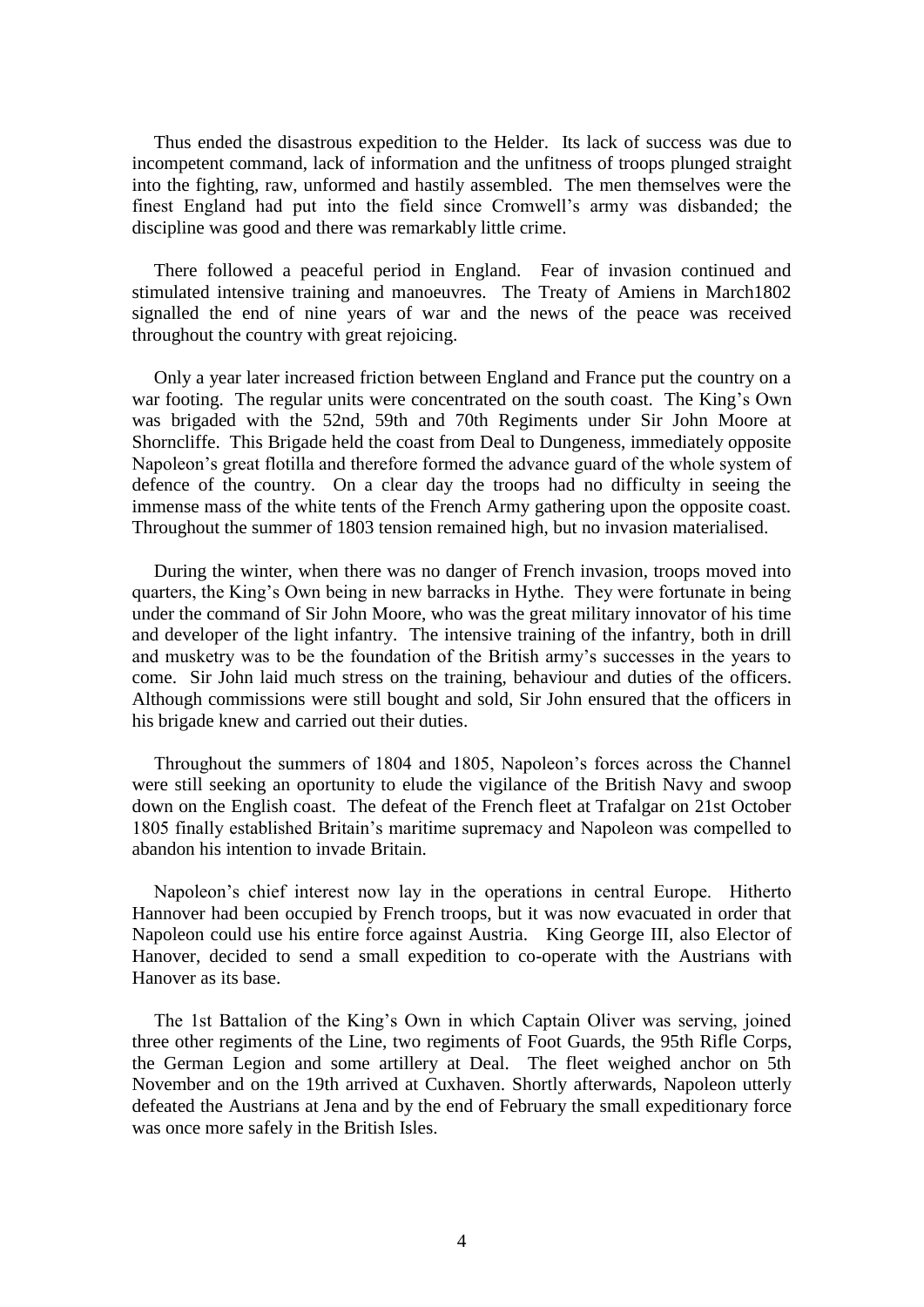With his failure to invade Britain, towards the end of 1806 Napoleon issued his famous decrees declaring the British Isles to be in a state of blockade. To be successful the Continental System, as this scheme was called, had to be complete; in this Napoleon failed and British goods leaked through, especially into Holland and Portugal.

At the beginning of 1807 rumours reached England of an agreement between Russia and France to seize the Danish fleet, an act that would have enabled Napoleon to complete the Continental System. For Portugal, Napoleon had other plans.

In July the 1st Battalion of the King's Own received orders for embarkation. This time serious preparations were made and the Regiment moved to Harwich, where they were brigaded with 1/23rd in the 2nd Brigade under Major General Grosvenor. On 1st August the fleet weighed anchor; more ships from Plymouth joined it from the Downs and a week later arrived off Elsinore, dropping anchor on a pitch-black night in the middle of a thunderstorm.

The Army had improved immensely since the fiasco in Holland. James had now been a Captain for nearly eight years and would have been a company commander for all or nearly all that time. He was an experienced officer with a well-trained company.

The initial diplomatic negotiations to persuade the Danes to hand over their fleet failed after two days and with it the attitude of the Danes themselves changed from warmth to distrust. On 14th August a Danish frigate slipped her moorings, was chased, captured and brought back. The campaign had opened.

The next day the fleet passed through the Straits of Elsinore towards Copenhagen, where the bulk of the Danish fleet lay at anchor. The summons to surrender it to the keeping of Great Britain was refused and the island of Zealand, on which Copenhagen stands was invested by the ships and on Sunday morning 16th August landings began near the village of Vedbeck, halfway between Elsinore and Copenhagen.

The laborious work of a siege now began. Copenhagen had impressive defences. The work of erecting shelters, preparing batteries and sapping forward took time. The King's Own held the extreme left of the army, on the beach and opposite the Citadel. On 31st August the batteries, with one exception were completed and armed. Alarmed at this progress, the Danes made a sortie of from two to three thousand men supported by eight guns. They moved out from their right, aiming to destroy the batteries in this area. The force opposed to them consisted of only ten companies, two of which were of the King's Own. James may well have commanded one of these. With two light field pieces, these companies held out against three times their number until reinforcements arrived led by General Sir David Baird.

The next day, with all preparations complete, the Danish garrison was again summoned to surrender, which again they refused to do. The next day, 2nd September, the bombardment began. The damage was terrible and fires raged. After three nights, an armistice was declared on 6th September and on the morning 7th September the town capitulated.

During the whole campaign the relationship between the British soldiers and the Danes was extraordinarily good. The latter did not conceal their displeasure at the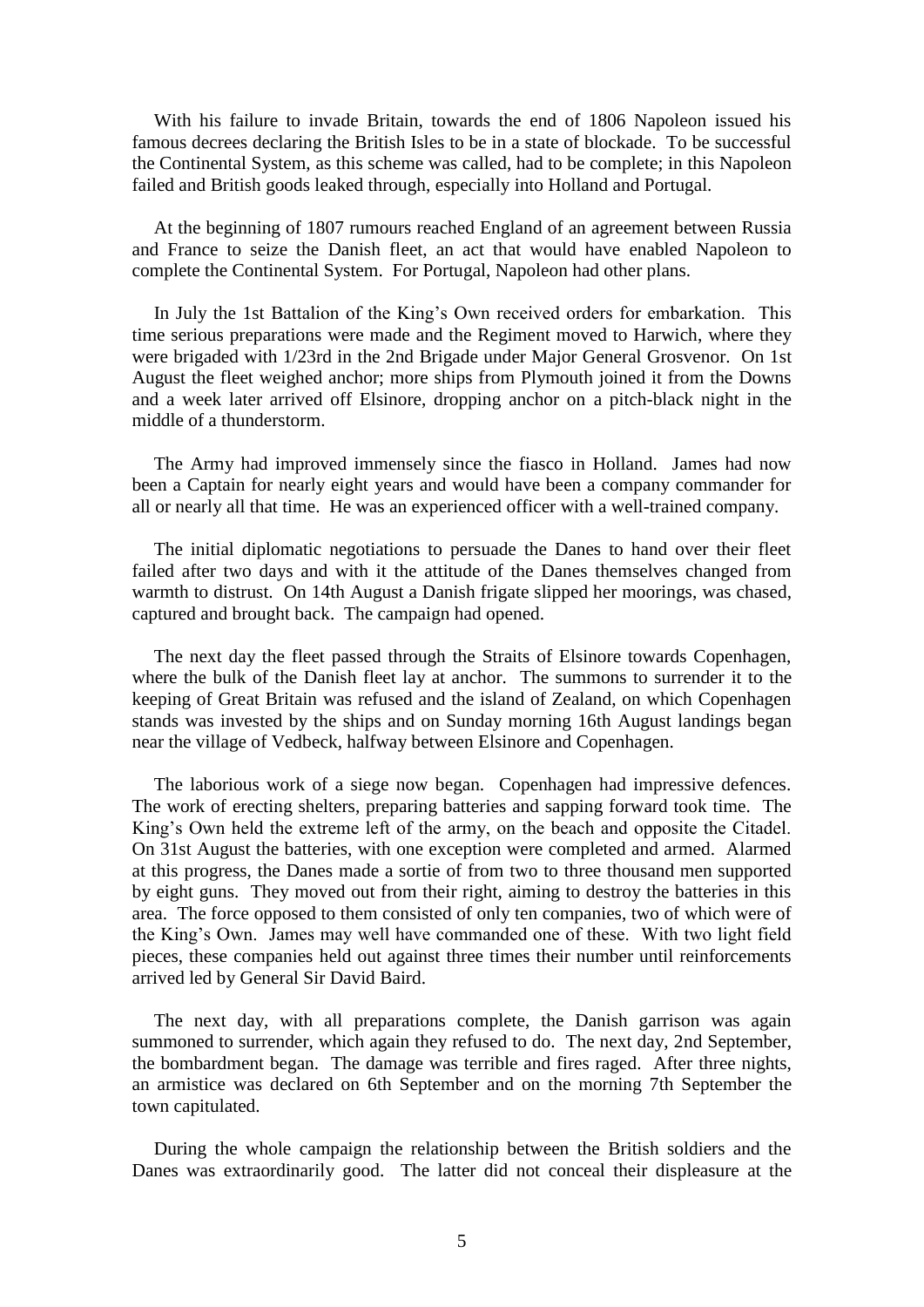landing of the troops, the burning of the capital, and the removal of the fleet, but at the same time they behaved with great civility towards the British, and so no case is recorded of a soldier being abused or ill treated. As a result little, if any, looting took place.

It took until 15th October to prepare and victual the Danish fleet, when they were sailed away with their prize crews. As the fleet passed Helsingborg, the King of Sweden came to see it pass, and from every ship he received a Royal Salute.

The value of the ships and their stores was estimated at four and a half million sterling, but as no formal declaration of war had been made it was held that the captors were ineligible for prize money. This unpopular decision was slightly sweetened by the grant of £900.000 by way of compensation.

As a result of losing their fleet, all Danish landowners with forests were ordered to grow oaks and to prune them in the shape needed to form the ribs of ships in a new navy. These trees were ready for felling in 1990!<sup>9</sup>

The next six months passed quietly in Colchester, but on 24th April 1808 the 1st battalion of the King's Own was again called to active service and with four other regiments, it marched, nine hundred and sixty eight strong to Harwich. Besides the sixty rounds of ammunition each man carried, he now had three flints. The six women per company and their children embarked with them. The expedition of some 11,000 men and commanded by Sir John Moore was sent to aid the Swedish king in his operations against the French. The conditions imposed by the English Government were unacceptable to the Swedes and despite intensive negotiations the expedition returned to England in the middle of July. For the regiments, the stay was not unpleasant. They were able to exchange their salt pork for fresh fish and forty or fifty lobsters could be obtained for a dollar. The weather was ideal and there was no night. The Swedes came in their multitudes to listen to the bands of the different regiments and to admire the ships. Regiments landed in a daily rotation on a small island a short distance from the fleet where they had the opportunity of bathing and taking exercise.

When they left Sweden, the situation in Europe had changed. Spain and Portugal had requested help from Britain. Sir John Moore's force was not allowed to land in England, but was hurried on to Portugal. The insurrection in Spain the "2 de Maio" had left Junot isolated in Portugal with twenty-five thousand men.

On August 19th the 1st Brigade with the King's Own began disembarking at the mouth of the Mondego, where Wellesley had landed his own forces some weeks previously. These orders were countermanded and the fleet was ordered to sail on to Peniche. As the King's Own sailed along the coast, the men heard the sounds of fighting on shore, which turned out to be the battle of Vimieiro.

The Regiment finally disembarked in Maceira Bay, south of Peniche with some difficulty due to the rough weather, over a few days beginning on 25th August. Immediately upon landing the troops were hurried forward to join Sir Arthur Wellesley, some 18 miles away. They had been on board ship for four months except for an occasional run on Swedish rocks. Laden down with their packs, spare clothing, three days rations and sixty rounds of ball-cartridge, they started their first march with the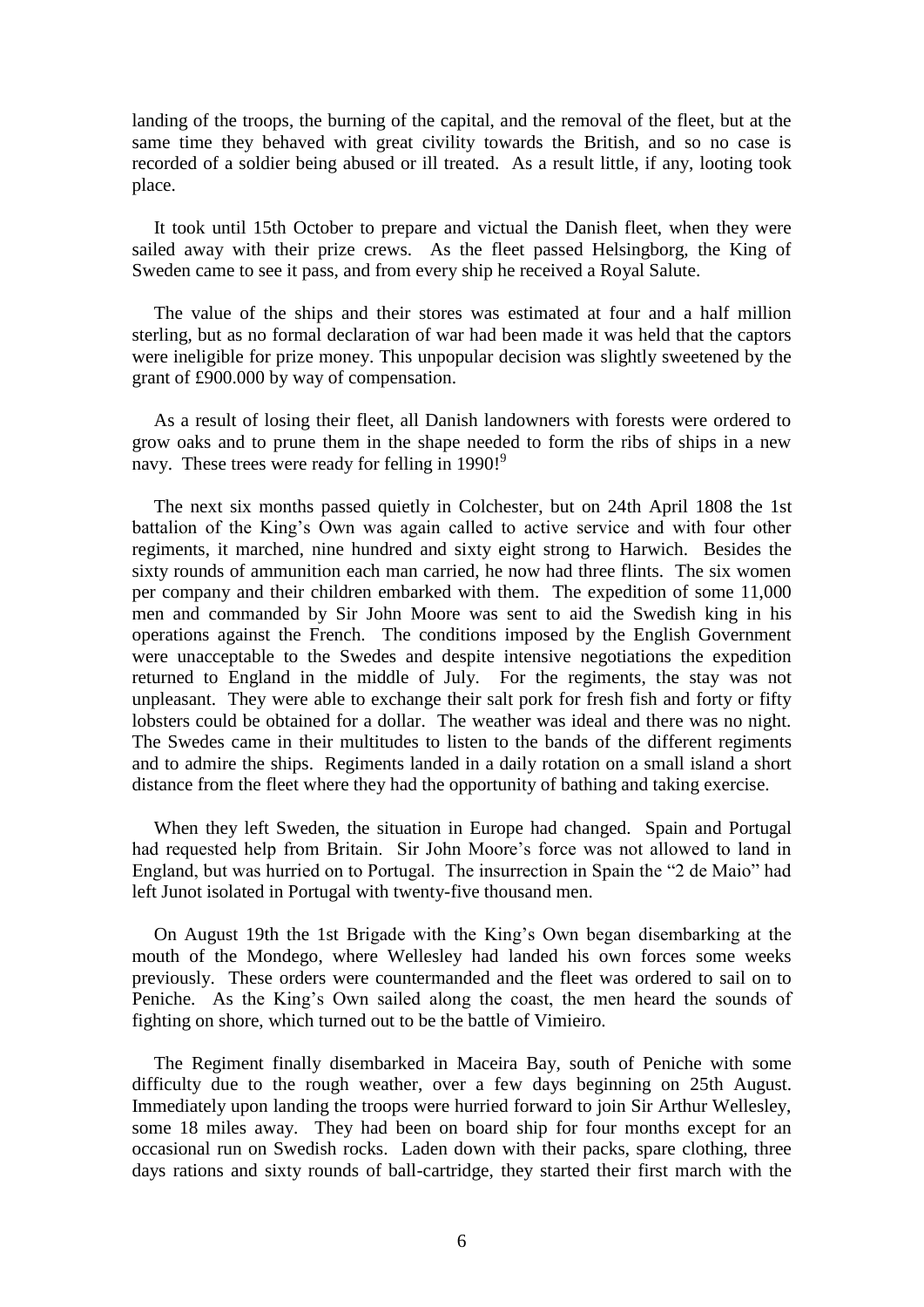thermometer between ninety and a hundred. Grossly unfit, many found it too much and fell out, only catching up later.

The signing of the Convention of Cintra a few days later found the British and French armies billeted close to each other north of Lisbon. Relations between the soldiers of both armies were extremely cordial. "They were to be seen drinking, carousing, shaking hands, and walking arm in arm, while officers of both armies frequented the opera, which had at one time claimed to be the best in Europe."<sup>3</sup>

The signing of the Convention of Cintra and the departure of the French army on British transports were of little importance to a junior officer in the King's Own. What affected him more personally was the order of 8th October, placing Sir John Moore in command of the 30,000 troops in Portugal. His orders were to advance into Spain with 20,000 of them to help the Spanish drive the French back across the Pyrenees, leaving the remainder in Portugal under the command of Sir John Craddock.

It was an optimistic order, for, although there were around 80,000 Spanish troops in the field, they had no coordinated plan and no recognised C-in-C with whom Moore could collaborate.

Moore decided to advance on Burgos, where he could link up not only with the Spanish armies facing the French across the Ebro, but also with a force of 10,000 being sent out from England to Corunna under Major-General Sir David Baird. He set off on 18th October, but unfortunately sent his artillery and cavalry on an enormous loop south via Badajoz and Madrid to join him at Salamanca, because he was advised (wrongly, it turned out) that the direct route through Ciudad Rodrigo was impassable for guns<sup>.6</sup>

Very little baggage was allowed. As soon as the army crossed the Spanish border, many Portuguese muleteers deserted sometimes with and sometimes without their mules. The few wagons of the Royal Wagon Train proved to be far too heavy for the roads of the peninsula and were gradually replaced by country carts, which were scarce.

On 14th October the King's Own set off, leading the 1st Brigade of the 1st Division, health and fitness completely restored. They crossed the frontier into Spain on 7th November. 'At Ciudad Rodrigo the whole town turned out to welcome the army with shouts of 'Viva los Ingleses'.<sup>3</sup>

During the second half of November the army remained stationary in the neighbourhood of Salamanca waiting for his artillery and news of Baird's movements.

What Moore did not know was that Napoleon had himself crossed into Spain on 8th November with 200,000 troops, determined to settle the Spanish trouble once and for all. 'The echoing passes of the Pyrenees were filled with the ceaseless flow of infantry, cavalry, and artillery, a living flood of armed men, glittering with steel. Napoleon's own rhetoric had a roll as of drums when he declared that his force was such that, 'when I shall show myself beyond the Pyrenees, the leopard in terror will plunge into the ocean to avoid shame, defeat and death'.<sup>3</sup> Napoleon was well aware that the uprising in Spain and the defeat at Vimieiro were a threat to France's aim for hegemony and could easily be repeated in other parts of Europe.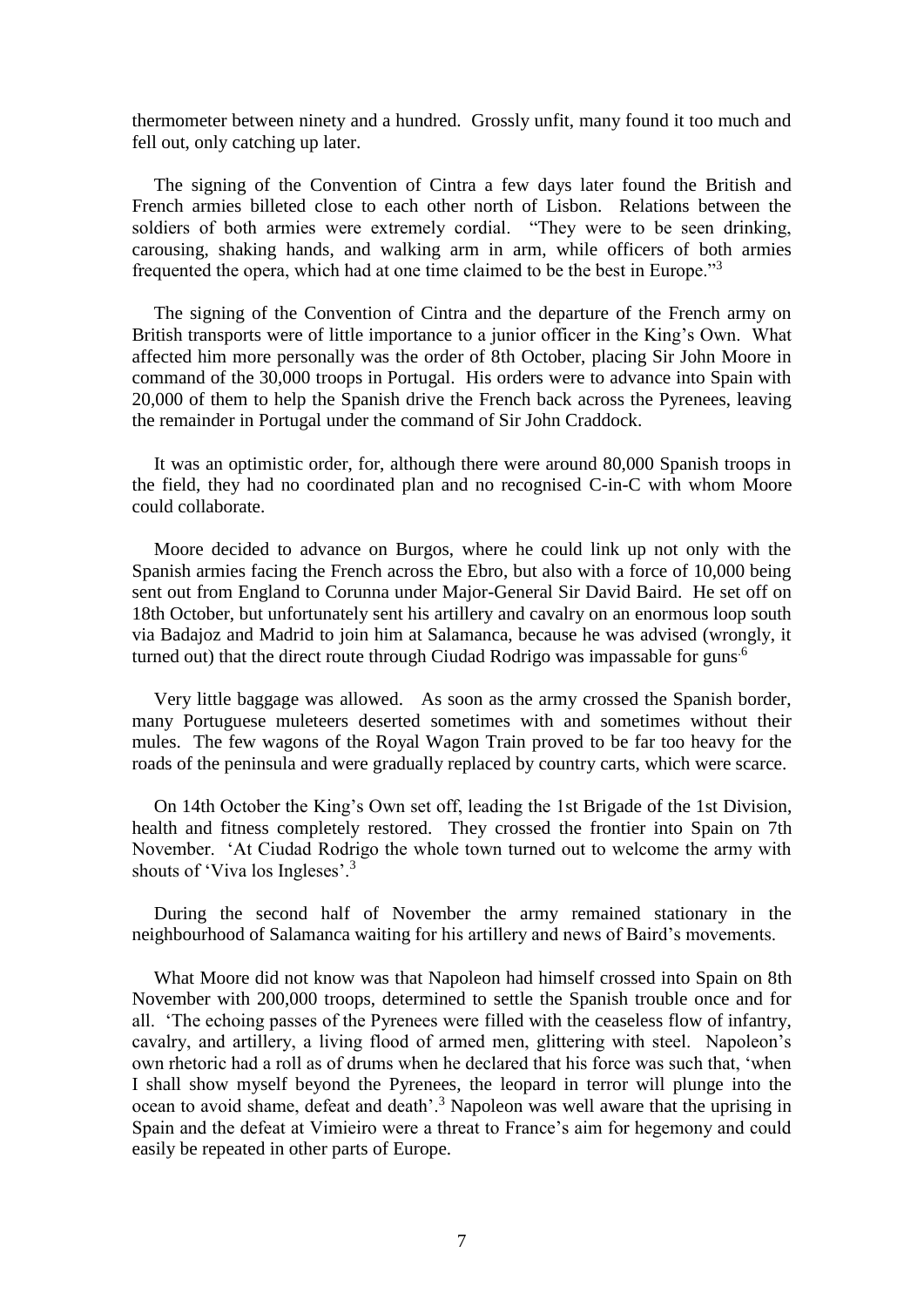It was 26th November before Moore heard that the Spanish armies he was supposed to support had disintegrated under Napoleon's 'blitzkrieg'. General Hope, with the artillery and the cavalry was negotiating the Escurial Pass north of Madrid. Baird was still a hundred miles away at Astorga. On the same evening, both he and Hope heard of Napoleon's approach and his great strength. He immediately realized that he must abandon his plan to advance on Burgos, and he issued orders instead for a withdrawal. A few days later, hearing that the city of Madrid was making a desperate stand, Moore was induced to change his plans and attempt to concentrate at Vallodolid, thus threatening Napoleon's flank and lines of communication. All previous orders were countermanded, and on 12th December, after he had been joined by Hope and the artillery, the whole of the allied forces moved forward.

"I was aware that I was risking infinitely too much," he wrote, "but something must be risked for the honour of the service, and to make it apparent that we stuck to the Spaniards long after they had given up their cause for lost."<sup>8</sup>

The army was now entering a period of order and counter order. Junior ranks had no idea of what was going on. The weather was frightful. The intelligence available to Moore was patchy, but on 23rd December he heard that Madrid had fallen, that French troops were already on the road to Lisbon to cut his communications and that Soult had come up on his left with a comparatively weak force and was isolated. Moore moved to attack Soult, but heard the next day that Napoleon himself was closing in on him from the south with 80,000 men. It was then clear that he was heavily outnumbered and must make every effort to extricate Britain's only army.

Thus began on Christmas Day 1808 one of the most miserable retreats in the annals of the British Army. Marching by villainous cross roads, they tramped through lanes up to their knees in mud and reached Astorga on December  $30<sup>th,3</sup>$  Here they met up with a Spanish army under General la Romana, which they had been given to believe was 'a fine army of 20,000 men.' Their disappointment when they found that this force was but the wreck of an army, a mass of worn-out, half starved wretches, almost naked and rotten with disease, helped to shake still further the morale of the British Troops.<sup>3</sup>

Astorga had a large depot of all sorts of stores except food, but the Regiment spent only a few hours before moving on. The maintenance of discipline in Astorga had been difficult. At each succeeding place it was worse. There were several cases of scandalous behaviour, which Moore dealt with summarily. On one occasion a plunderer was tried by drumhead court-martial and shot. The army was forced to march past his corpse.

The Rearguard under Major General Edward Paget fought a series of actions to keep the French at bay. A subaltern's party of the King's Own was detached to form a guard for the treasure of the army. It was contained in two carts each drawn by a pair of bullocks, and by January 6th these unfortunate animals were hardly able to stand up. Moving so slowly that the wheels could scarcely be seen to turn, they were that day overtaken by the rear-guard with the French hot upon their heels, and to prevent the carts falling into the hands of the enemy they were tipped over the side of the precipice, falling in a silver cascade into the valley below.'<sup>3</sup> Commenting on this later, Sir Charles Oman said, "it was not from necessity but from the mismanagement of the subordinates who had charge of it."<sup>12</sup> He later compared this abandonment of the wherewithal to pay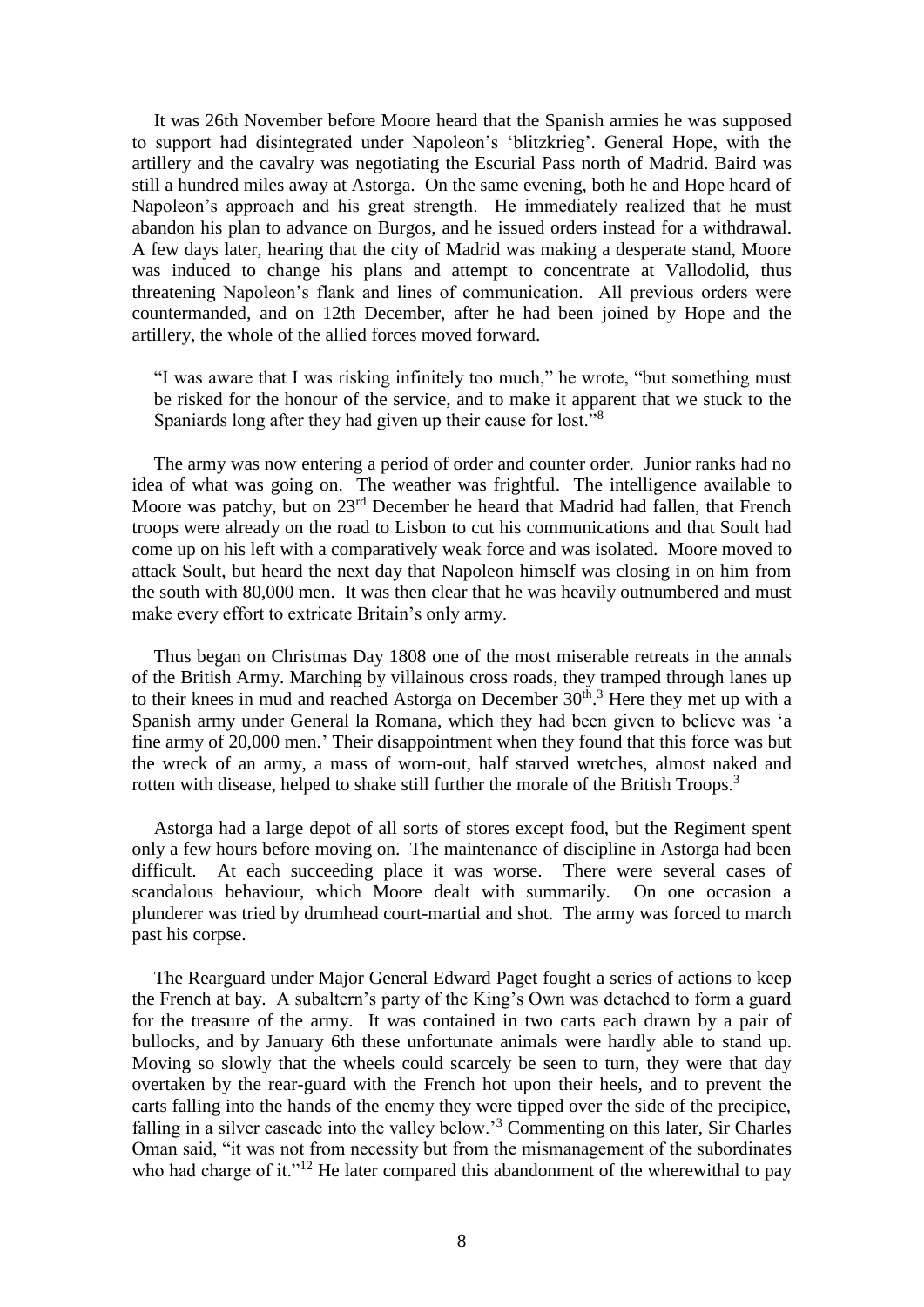the troops with Soult's dispersal of £50,000 of military chest during his withdrawal from Oporto. Owing to the weight of the silver coins, his soldiers were not anxious to fill their pockets with it. The chest was blown up with other equipment that Soult decided to abandon at Penafiel. For years after the peasants enriched themselves collecting the coins.

Many men had dropped out on the way and Regiments were judged by the number of men they had lost. It is to the credit of the King's Own that from December 19th a week before the retreat began, until the Regiment disembarked in England it lost only fourteen men. The loss of the remaining thirty-four regiments of Foot over the same period was more than three thousand.

When the troops arrived at Corunna, they were disappointed to find that the transports were not in harbour. Sir John Moore now realised he would have to fight a defensive action to cover the embarkation. In his dispositions, the King's Own found themselves on the extreme right of the position in Bentinck's Brigade with the 50th and 42nd Regiments on their left. They were therefore in the most exposed place of the whole position, within range of the enemy cannon and open to attack in flank as well as front. At last on 14th January, 110 transports sailed into the harbour and loading began at once.

On 15th January Soult seized the heights of Palavea and Penasquedo, but the morning of the 16th passed with no French attack and Moore hurried on with the embarkation. At about 13:45, as the reserve division was moving down to the harbour, Soult finally launched his attack. As they heard the firing behind them, every man of the Divison halted, turned about, and within minutes were striding back to their positions.

It soon became apparent that the main weight of the French attack would be on the British right. Moore ordered the right wing of the King's Own to wheel back. 'The French column advancing on the right of the Regiment found itself walking into a trap; it was scourged with a deadly musketry from the King's Own upon the one side and from the 28th and 91st upon the other; between the two no column could go on and the flank attack gradually died away.'<sup>3</sup>

Moore, directing the battle from a hilltop behind Elvira, could see victory in his reach. But at that moment a round shot struck his left shoulder, tearing the arm from his body. As he lay in a house by the harbour, mortally wounded, he was heard to murmur, "I always wanted to die this way."<sup>6</sup>

On 18th January, around 18,000 men of Moore's army sailed for home, where their desperate appearance caused an unprecedented outcry of public concern. Among the lesser wounded was Captain Oliver, who had been wounded in the foot. They left behind the body of Sir John Moore, "alone with his glory" together with some 800 other dead.'<sup>6</sup>

Meanwhile Sir Arthur Wellesley, who had left Portugal after the disgraceful Convention of Cintra, which was none of his making, had taken up his old post as Chief Secretary for Ireland. His thoughts however were still on the military situation in the Peninsular and on 1<sup>st</sup> August 1808, he wrote to the Prime Minister, Lord Castlereigh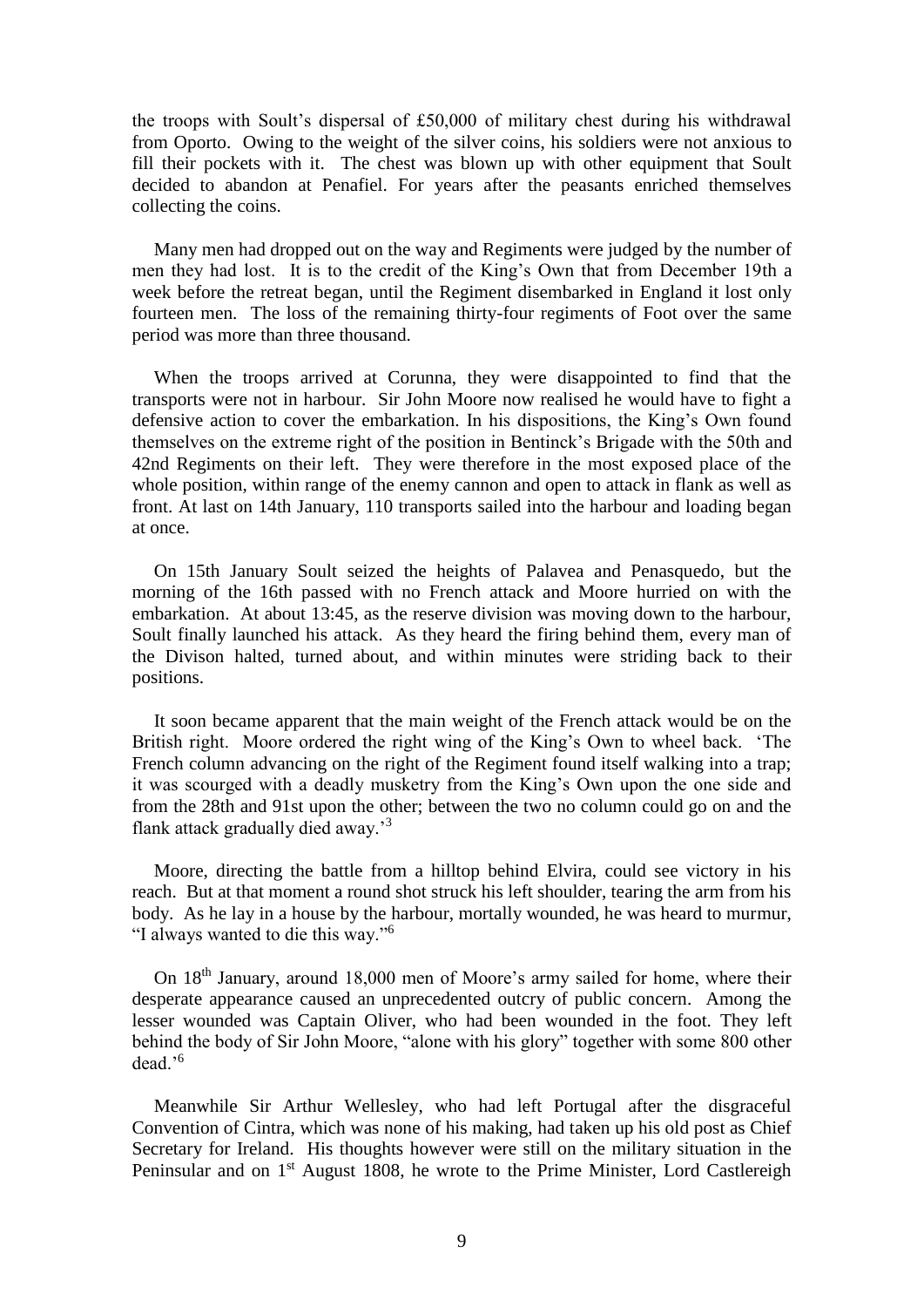arguing that whatever might happen in Spain, armies consisting of 20,000 British and 30,000 Portuguese could defend Portugal, but that Britain would have to organise and pay the Portuguese Army.

These thoughts were developed in a further letter in March 1809 and were accepted by the British Government. The Portuguese Army, at the request of their government, already had a British Commander in Chief in Sir William Carr Beresford, who had been appointed in February, only a month after he had returned from Corunna. As a preliminary measure he asked for volunteers from Sir John Craddock's army, and obtained about enough English officers to give three to each regiment. He also got leave from the British Cabinet to offer Portuguese commissions to officers serving in corps on the home station. The first British officers to be seconded to the Portuguese Army received a promotion in the British Army and a second promotion in the Portuguese Army, receiving the pay for both. At a time when promotion was by purchase or dead men's shoes, this was a powerful incentive. In typical Horse Guards/Ministry of Defence behaviour it was soon dropped as too expensive, but most officers went up a rank in the Portuguese Army and many British senior non-commissioned officers gained commissions. Oliver's promotion in the British army could not be in his regiment, where there was no vacancy, so it was gazetted to "the Staff of the Army" on 16<sup>th</sup> July 1809, only a few months after Wellesley's proposal.

William Warre, Beresford's ADC wrote from Thomar on 27<sup>th</sup> April 1809 that "the Portuguese troops immediately under the instruction of British officers are coming on very well."<sup>4</sup> We are not yet sure of the exact date that Oliver joined the Portuguese Army, but it seems probable that it was late February or early March 1809. Oman10, writes that by 22nd April Beresford had been reorganising the Portuguese troops 'during the last two months'. At this time, Wellesley was organising his force for the offensive against Soult at Oporto. Lieutenant Colonel Oliver, commanding the 1st Battalion of the 10th Portuguese Line was brigaded with the British regiments 2/7th (Royal Fusiliers) and 2/53rd (Shropshire) and one company 5/60th (Green Jackets) under the command of Major General A. Campbell. One witness of May 1809, Lord Londonderry wrote, 'There was one brigade under General Campbell (the 4th and 10th Regiments), which struck me as being in the finest possible order: it went through a variety of evolutions with a precision and correctness which would have done no discredit to our own army.<sup>'11</sup> Only days later he and his battalion were present at the battle of the Douro and the capture of Oporto. The brigade did not take an active part in the operation.

The British pursuit of Soult's broken army halted around Montalegre, just south of Portugal's northern border and Wellesley turned south to meet the greater threat of Victor in the centre. While he concentrated his army at Abrantes on the Tagus, he detached the four Portuguese battalions (1st & 2nd 10th and 1st & 2nd 16th), to join Beresford with the rest of the Portuguese regulars. They were dropped behind, destined to form an army of observation in case a French force should threaten the frontier between the Douro and the Tagus during the absence of the British to the south. Throughout the Talavera campaign, Beresford held his army behind Almeida, able to move north to the Douro or south to the Tagus as required. He had collected thirty-two battalions of regular Portuguese infantry, with one more from the Lusitanian Legion, and the University Volunteers from Coimbra; also five squadrons from various cavalry regiments and four batteries of artillery – a force of 18,000 men in all.<sup>13</sup>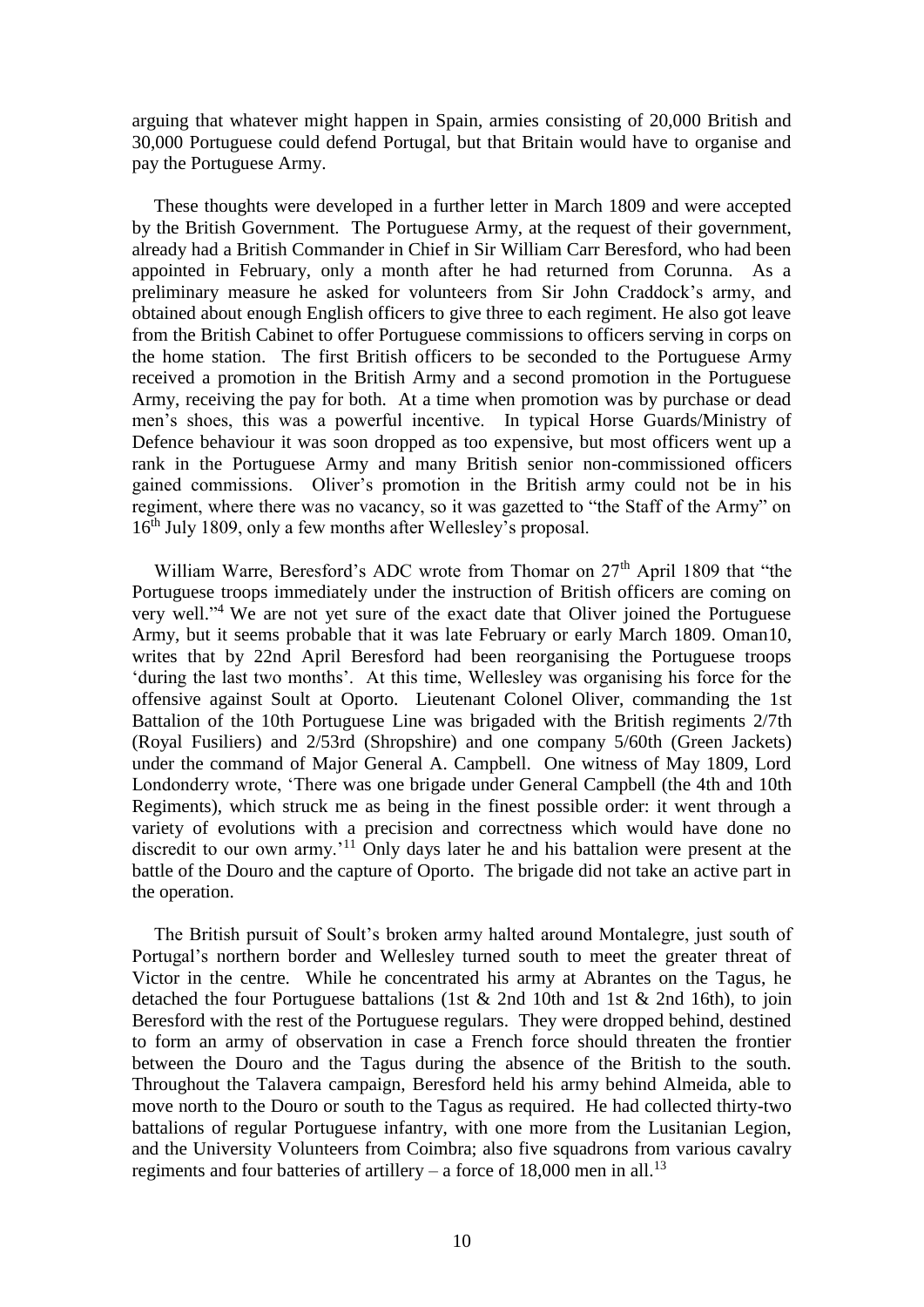On 31st July he crossed the Spanish frontier and approached Ciudad Rodrigo. There he heard of Soult's march from Salamanca towards Plasencia, and very properly made up his mind to bring his army down to Estremadura by a line parallel to the French.

On 12th August he made his head quarters at Moraleja. Here his right wing was already in contact with the seven battalions of reinforcements Wellesley had hoped to receive before the battle of Talavera. He was now ordered to move his army further south to Zarza la Mayor, from where he could withdraw safely to Castello Branco should that be necessary.Wellesley, having withdrawn from Talavera held the heights of Miravete, which controlled the crossing of the Tagus at Almaraz. With Beresford's Portuguese army securing his left wing, his position was militarily strong, but his army was starving. The supplies promised by the Spanish had not materialised. The French had stripped the countryside of all provisions, supplies from Abrantes had not arrived. By 20th August he had no alternative but to withdraw in the direction of Truxillo and Badajoz.

British Headquarters were fixed in Badajoz from 3rd September to 27th December 1809. This had military and political advantages. From here he threatened any French move south of the Tagus. A move out of Spain would appear to the Junta in Seville as abandoning his Spanish allies. However with the advent of the rainy season, the intermittent ague, known to the British as 'Guadiana fever' was never absent and many men fell sick. Wellesley did not waste the time and it is generally accepted that the whole concept of the withdrawal to the Lines of Torres Vedras was developed during this period. He felt the borders of Portugal could not be defended; 'The whole country is frontier, and it would be difficult to prevent the enemy from penetrating by some point or other.' He would therefore have to confine himself to 'preserving what is most important – the capital.<sup>'14</sup>

At the end of August Beresford moved the bulk of his force back to the area north of Lisbon, to continue the training of the Portuguese units. It was here in Thomar that James Oliver wrote his service record in October 1809.

By this stage, the British Government was paying half of the Portuguese army, including the 10th and 14th regiments. Beresford insisted that each two battalion regiment should have one British lieutenant colonel, two British captains and two British drill sergeants. Incompetent Portuguese officers were weeded out, with plenty of young officers of good calibre ready to take their places. This system was modified to placate national sensitivities so that if there was a British commanding officer, his second in command would be Portuguese and vice-versa.

The essence of infantry training at this time was drill. Battles were won and lost through the ability of formed bodies of men to manoeuvre under fire. Discipline was an essential element, so that men immediately obeyed an order under any circumstances. Musketry was important, but mainly through the ability to complete the complicated motions required to reload, rather than accuracy of fire.

The British officers and NCOs set about drilling the men in the English exercises, which now superseded the old German system left behind by La Lippe, the last reorganizer of the Portuguese army. For the whole drill of the infantry was changed,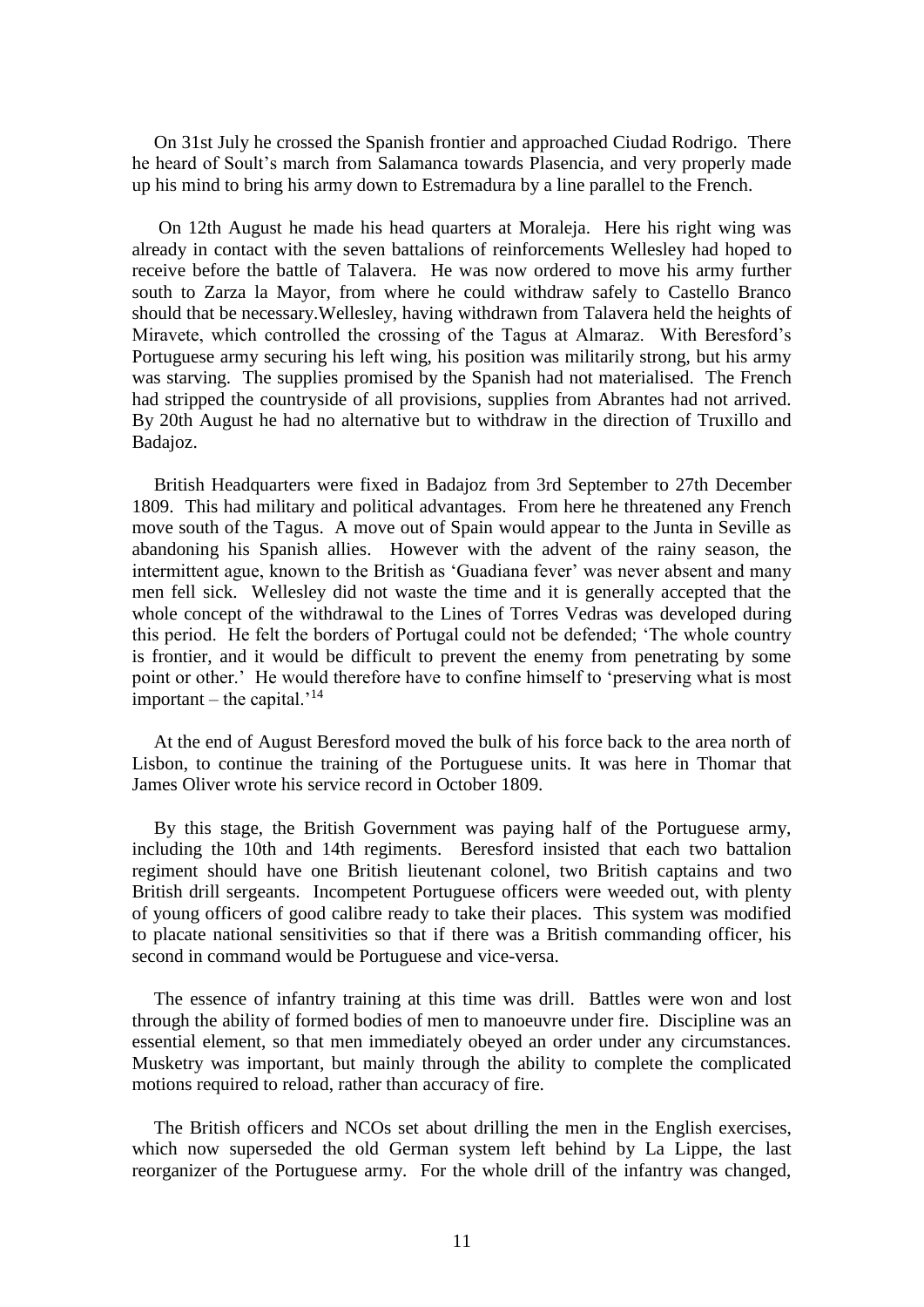and the British formations and manoeuvres introduced. Dundas' 'Eighteen Manoeuvres' were translated, and became the Bible of the Lusitanian no less than the British officer.<sup>15</sup> This later had the immense advantage that British and Portuguese units of Wellington's army could be moved by the same words of command and in the same formations.

Col. Oliver's regiment had spent some four months from April to August 1809 on manoeuvres, close to, but not involved in the fighting. The next year was relatively quiet. There was considerable but inconsequential manoeuvring of the French forces on the Spanish side of the frontier and it must have been difficult for a regimental officer to understand what was going on. From the reports found in Col D'Urban's journal he put the time to good use, turning his regiment into an impressive fighting unit.

Wellington rightly expected a French invasion of Portugal. For much of 1809 Napoleon had let it be known that he would be in command. Of the three possible invasion routes, General Hill, his most trusted subordinate was given responsibility for the southern route through Badajoz and Elvas, Beresford and his Portuguese took care of the central and least likely route on the line of the Tagus, while Wellington himself assumed responsibility for the most likely route through Ciudad Rodrigo and Almeida.

On 14th December 1809 Col Benjamin D'Urban, Beresford's Chief of Staff recorded in his journal:

"The Marshal inspected the 4th and 10th Regts. of Portuguese Infantry. Col. Campbell and Lt. Col. Oliver – these officers deserve the highest credit. I have never seen an English Brigade move with more steadiness and precision."<sup>16</sup>

At the end of the year Lord Wellington arrived for a tour of inspection. On Jan 1st at Leiria – "Lord Wellington inspected the 4th and 10th Regiments under Col. Campbell, -perfectly pleased,- marked his approbation by making Col. Campbell (to the great satisfaction of all people) a Colonel on the Staff.<sup>17</sup>

The 10th, now under the command of Lt. Col. Doyle, had marched to Viana de Castelo in the north of Portugal by 20th January, where they were again inspected by Marshal Beresford. On 16th February D'Urban reports that Col. Archibald Campbell's Brigade consisting still of the 4th and 10th Regiments and B. Genl. Luiz's Brigade of the 2nd and 14th Regiments are with General Hill's Division in the Alentejo. The two Portuguese Brigades were later formed into a Division commanded by Maj Gen Hamilton. This division remained under Gen. Hill's command through all the operations to Albuera.

In September when Wellington was satisfied that the French did not intend to make an advance through the Alentejo, but was moving his whole force along the northern bank of the Mondego, he ordered Hill with his entire force to move to join him on his chosen field of battle at Bussaco. Hill's force held the extreme right of the line and was not committed in this famous battle. Then followed the withdrawal to and the occupation of the Lines of Torres Vedras. These massive works had been built in great secrecy and were manned by militia regiments. The regular divisions were held behind the first line as an army of manouvre. Hamilton's Portuguese Division, which still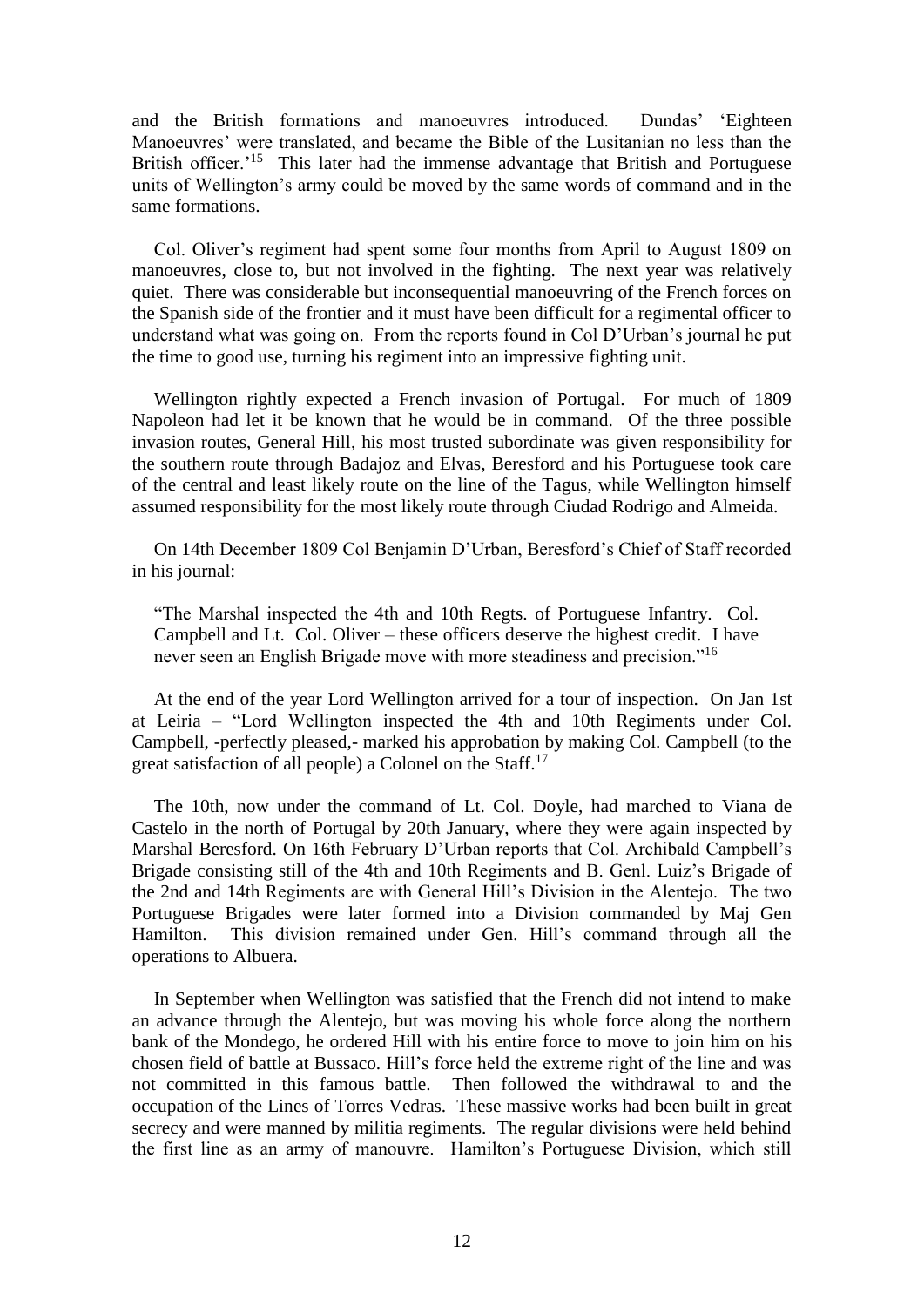included Col Oliver was with Hill's 2nd Division behind the Alhandra-Arruda section, on the extreme right of the Line and adjacent with the Tagus.

Massena very soon realised the impossibility of a successful assault on the Lines and settled down to await reinforcements that never came. Wellington's scorched earth policy ensured that there was practically no food available. Even so the French army managed to exist in front of the lines for a month. On 14th November they began a withdrawal to Santarem. There was now a danger that Massena might cross to the southern bank of the Tagus or that the army of Andalusia might be ordered up to assist the army of Portugal. On the 19th and 20th November Hill and the 2nd Division , attended as usual by Hamilton's two Portuguese Brigades, including of course Lt Col Oliver, and with the 13th Light Dragoons attached crossed the Tagus in boats a little to the north of Salvaterra.

Hill moved his force up the river and established his headquarters at Chamusca, a little north of Santarem, from where he could observe the main body of the French and prevent any attempt at crossing. He was also able to keep in touch with the Portuguese garrison at Abrantes. On 29th November Hill was disabled by a severe attack of fever and control of all the troops beyond the Tagus devolved on his senior Brigadier, William Stewart. This hard fighting but over adventurous officer was only allowed to remain in command for a few weeks before Beresford arrived to take charge.

On 12th March Beresford with the 2nd and 4th Divisions was ordered to recapture Badajoz. A few days earlier, the intention had been to relieve Badajoz, under siege by Soult, but well stocked and with a strong garrison led by a dynamic general – Menacho. Misfortune struck when General Menacho, while watching a sortie, was killed by a stray bullet. His successor Brigadier José Imaz, "a man of desponding heart and utterly lacking in energy"5, surrendered the fortress a few days latter, despite having received a telegraph message from Elvas that succour was on its way. General Hoghton, writing to his brother from Elvas on 31st March 1811, mentioned the generally held belief that Imaz had received 100,000 dollars for his treachery. Beresford's force was ill equipped to conduct a siege. The 14th Line with Oliver now commanding the 2nd Battalion was again present with Hamilton's Portuguese Division.

I am not sure of their role in the capture of Olivença or the first siege of Badajoz, but when Beresford moved his army south to Albuera to counter Soult's attempt to relieve Badajoz, Hamilton's Division held the extreme left flank, east of the Badajoz road. They were scarcely engaged, evidenced by having only 2 men wounded out of a strength of 1,204 (both battalions). 5

Hamilton's Portuguese Division with Lt Col Oliver was soon despatched to reinvest Badajoz and took up their positions on 18th May. When Wellington took charge of the operations of the second siege, he employed the 3rd and 7th Divisions together with Hamilton's and Collins's Portuguese. The 2nd and 4th Divisions that had born the brunt of Albuera were given the less demanding tasks of providing peripheral security. We do not know in which part of the siege he served, but he is said to have received his mortal wound "in the trenches" about 27th May, shortly after the siege was resumed. He was moved to the military hospital in Elvas, but on 17th June he died from his wounds and was buried in the British Cemetery.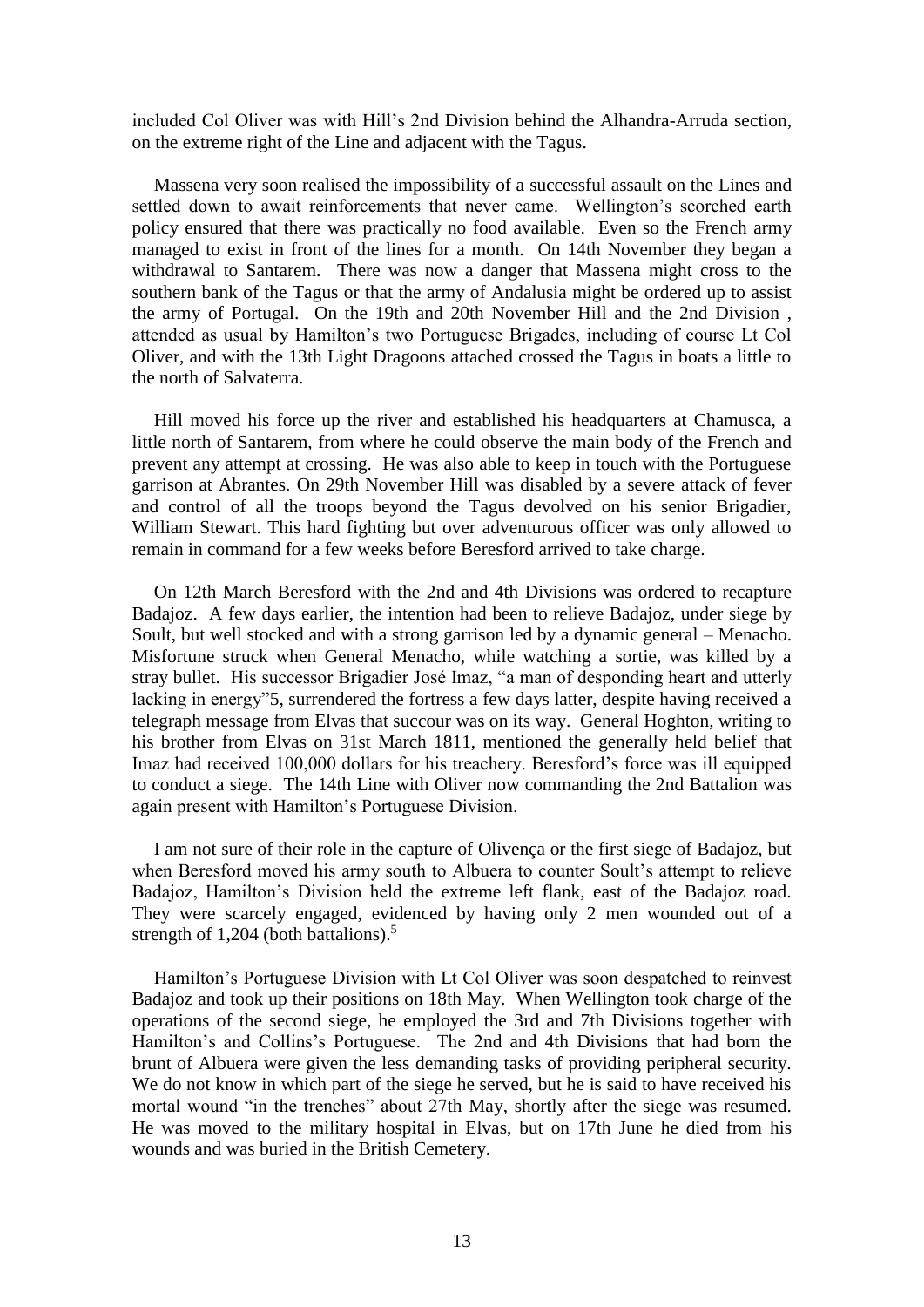It was extremely unusual for a grave to be marked with an inscribed stone as his was. Senior and highly thought of officers were usually buried near where they fell, often accompanied by full military honours, so there must have been something special about James Oliver. Much has been revealed about his life, much more is still hidden.



Memorial To the family of Thomas Oliver Esquire

-------------------------------------------§-------------------------------------------

From this we learn that JAMES WARD OLIVER was the second son of THOMAS OLIVER and his wife MARY. The memorial is to the entire family. The part relating to JAMES states he was a:

"Major on the Staff of the British Army and Lieut. Col. in the Portuguese Service, who after arduous service in North America and in Europe in the 4th or King's Own Regt. of Infantry who HEROICALLY FELL in the trenches at the siege of Badajoz, universally beloved and lamented, June 17th 1811, aged 32 years."

-------------------------------------------§-------------------------------------------